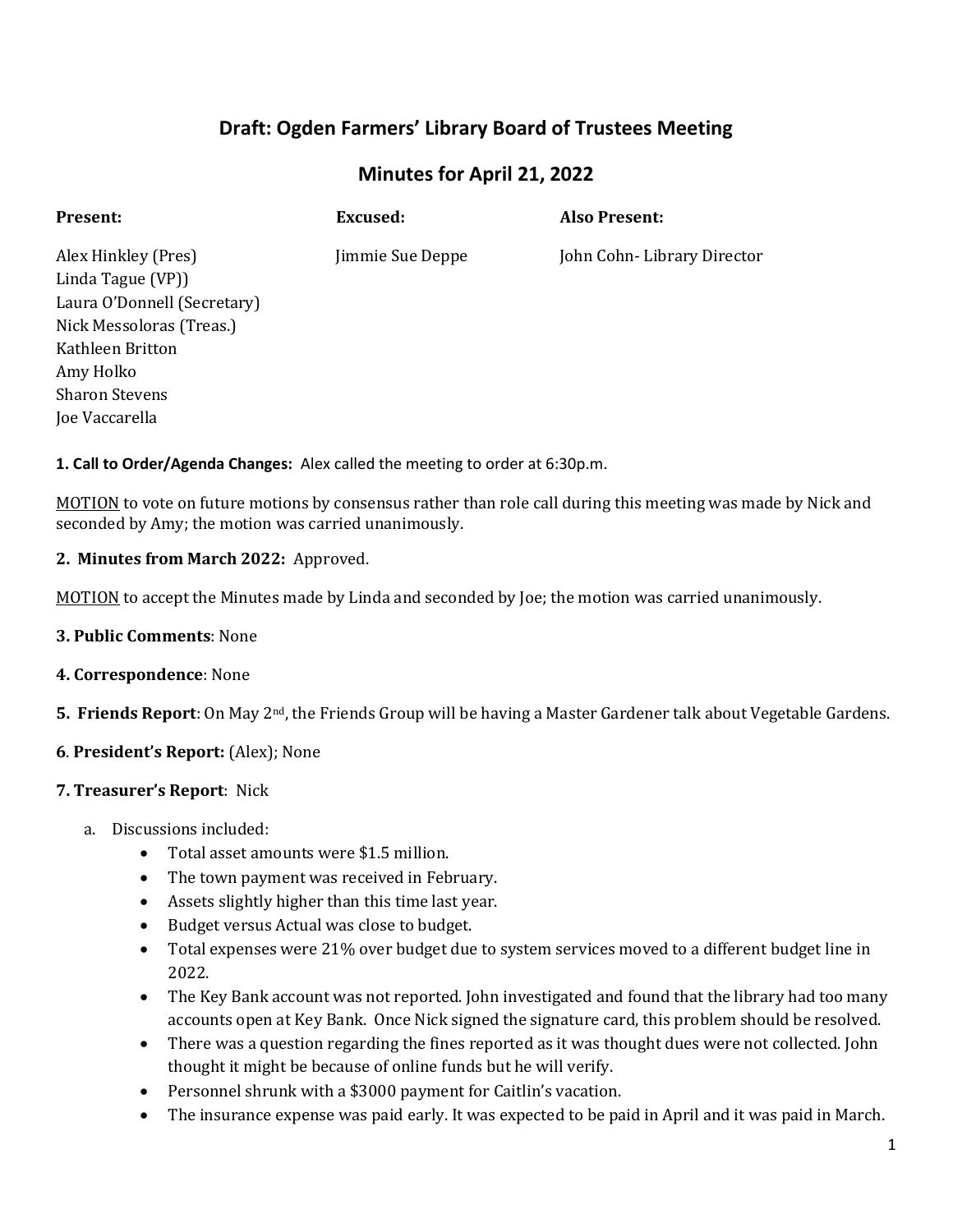- Credit card and Warrants review:
	- i. Reimbursement for paint to the Town of Ogden.
	- ii. Bought shelving.
	- iii. Bookkeeper filed 1099 tax form.

MOTION to approve paying the Warrants was made by Nick and seconded by Sharon; the motion was carried unanimously.

## 8. Director's Report: John

.

- The web pages have been redesigned to reduce the graphics.
- John provided metrics on library usage. Circulation is higher and the door count is climbing. 2022 will rebuild circulation and client visitation after the decline due to COVID in 2021. A flyer will be sent to all addresses in the14559 zip code reminding Ogden residents of the services provided by the library. The new teen librarian will need to rebuild relationships with the Spencerport School librarians due to COVID and personnel changes. There is usually a spike in visitations in June due to school programs. We should not expect this spike in 2022.
- The dollar amount received through the NY state budget is less than expected.
- Through Assemblyman Josh Jensen, the library will receive \$25,000 in direct library aid to replace the library computers. Some of these computers were over 8 years old. Funding should be received by the end of April. There are currently 20 computers in the library. All are running Windows 10 Operating System.
- May's BOT meeting will be virtual. However, in June, we should expect to meet in person, unless there are extreme circumstances otherwise. Currently, implementing a video conferencing system in the conference room is not feasible.
- John reviewed the book reconsideration system. He will train his staff at the next staff meeting.
- There was a last-minute addition to the code of conduct: It now reads "Harassing, bullying, or insulting of staff or patrons" is not permitted.

#### 9. Personnel Report:

**•** Brad Baxter has been hired as the new Teen Librarian. Brad will start on April 25<sup>th</sup>.

MOTION to accept Director's Report was made by Kathleen and seconded by Joe; the motion was carried unanimously.

## 10. Unfinished Business:

- a. The Genealogy and Local History Library Assistant job description has been completed.
- b. The online code of conduct policy was reviewed.

MOTION to accept policies as changed was made by Amy and seconded by Sharon; the motion was carried unanimously.